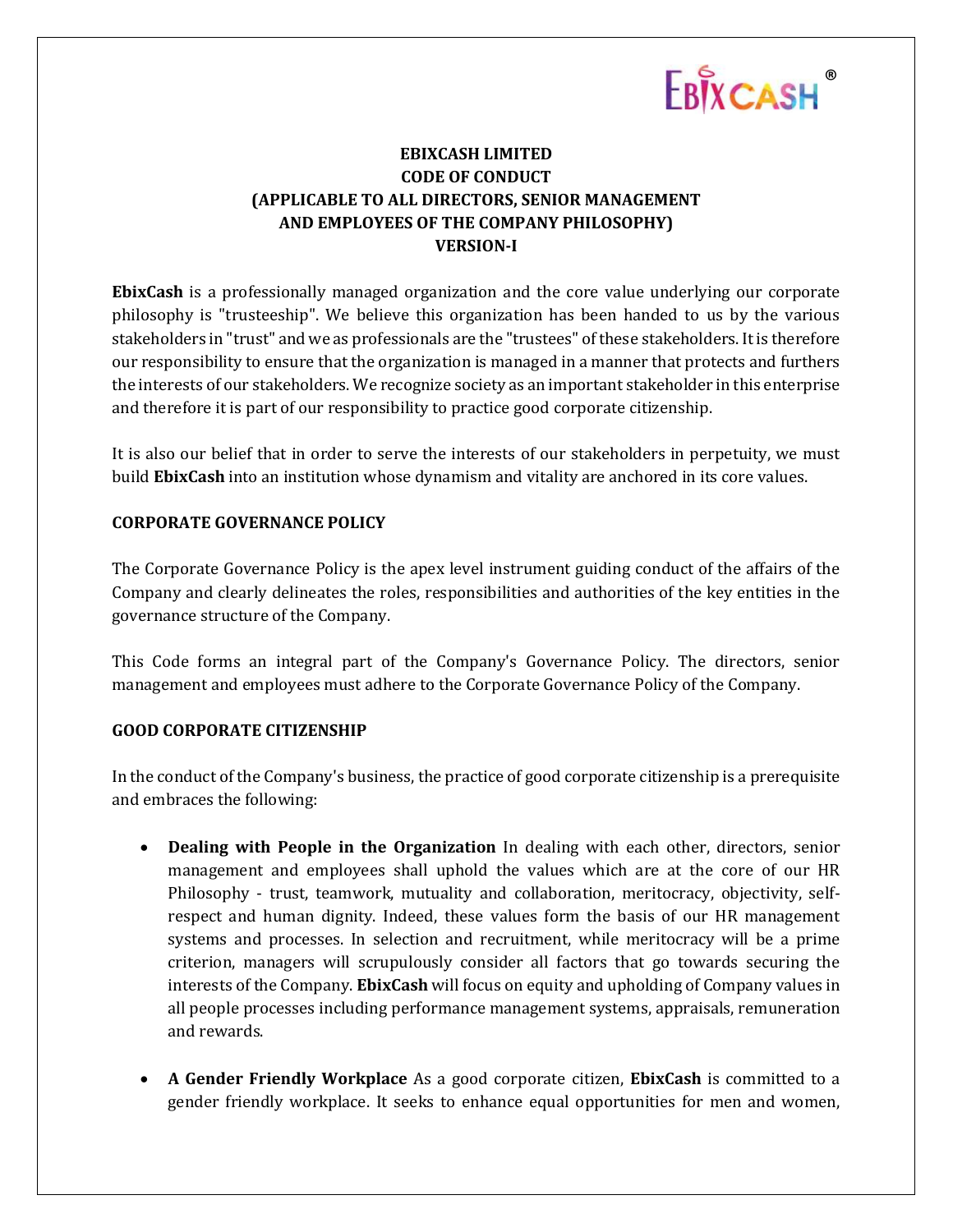

prevent/stop/redress sexual harassment at the workplace and institute good employment practices.

Sexual harassment includes unwelcome sexually determined behavior such as: unwelcome physical contact; a demand or request for sexual favors; sexually colored remarks; showing pornography and any other unwelcome physical, verbal or non-verbal conduct of a sexual nature.

**EbixCash** maintains an open door for reportees; encourages employees to report any harassment concerns and is responsive to employee complaints about harassment or other unwelcome and offensive conduct.

**EbixCash** demands, demonstrates and promotes professional behavior and respectful treatment of all employees.

- **Relationships with Suppliers and Customers** All directors, senior management and employees shall ensure that in their dealings with suppliers and customers, the Company's interests are never compromised. Accepting gifts and presents of more than a nominal value, gratuity payments and other payments from suppliers or customers will be viewed as serious breach of discipline as this could lead to compromising the Company's interests.
- **Legal Compliance** It is the Company's policy to comply fully with all applicable laws and regulations. Ensuring legal and regulatory compliance is the responsibility of the Heads of Departments. The Company cannot accept practices which are unlawful or may be damaging to its reputation. Heads must satisfy themselves that sound and adequate arrangements exist to ensure that they comply with the legal and regulatory requirements impacting each business and identify and respond to developments in the regulatory environment in which they operate. In the event the implication of any law is not clear, the Company's Legal Department shall be consulted for advice.
- **Health and Safety**: The Company attaches great importance to a healthy and safe work environment. **EbixCash** is committed to provide good physical working conditions and encourages high standards of hygiene and housekeeping. Particular attention should be paid to training of employees to increase safety awareness and adoption of safe working methods, particularly designed to prevent serious or fatal accidents.
- **Environment Policies**: The Company believes that commitment to sustainable development is a key component of responsible corporate citizenship and therefore deserves to be accorded the highest priority. Accordingly, the Company is committed to Best Practices in environmental matters arising out of its business activities and expects each business to fully demonstrate this commitment.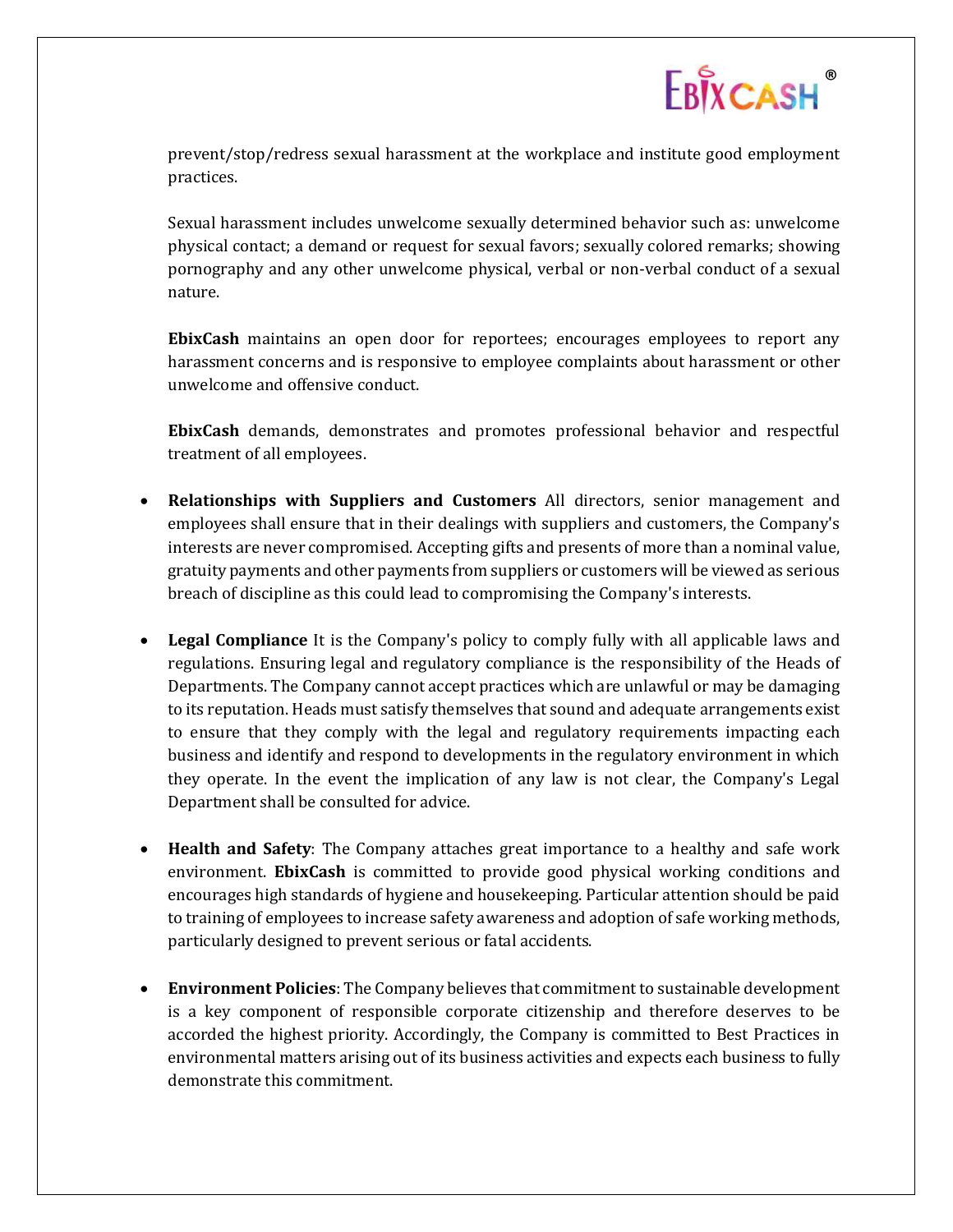

In addition to complying with applicable laws and regulations, Businesses must establish procedures for assessing the environmental effects of their present and future activities. They should adopt Best Practices in their environmental policies and procedures.

#### **PERSONAL CONDUCT**

All directors, senior management and employees have the obligation to conduct themselves in an honest and ethical manner and act in the best interest of the Company at all times. They are expected to demonstrate exemplary personal conduct through adherence to the following:

- **Avoidance of Conflict of Interest:** All directors, senior management and employees must avoid situations in which their personal interest could conflict with the interest of the Company. This is an area in which it is impossible to provide comprehensive guidance but the guiding principle is that conflict, if any, or potential conflict must be disclosed to higher management for guidance and action as appropriate.
- **Transparency and Auditability:** All directors, senior management and employees shall ensure that their actions in the conduct of business are totally transparent except where the needs of business security dictate otherwise. Such transparency shall be brought about through appropriate policies, systems and processes including as appropriate, segregation of duties, tiered approval mechanism and involvement of more than one manager in key decisions and maintaining supporting records. It shall be necessary to voluntarily ensure that areas of operation are open to audit and the conduct of activities is totally auditable.
- **Protection of Confidential Information:** No director, senior management and employee shall disclose or use any confidential information gained in the course of employment/ association with the Company for personal gain or for the advantage of any other person. No information either formally or informally shall be provided to the press, other publicity media or any other external agency except within approved policies.
- **Company Facilities:** No director, senior management and employee shall misuse Company facilities. In the use of Company facilities, care shall be exercised to ensure that costs are reasonable and there is no wastage.
- **Leading by Example:** The organization's directors and senior management set the professional tone for the Company. Through both their words and their actions, the organization's leadership conveys what is acceptable and unacceptable behavior. **EbixCash's**  directors, senior management and employees must constantly reinforce through their actions and behavior that **EbixCash** stated beliefs of responsible corporate citizenship are rooted in individual conviction and personal integrity.